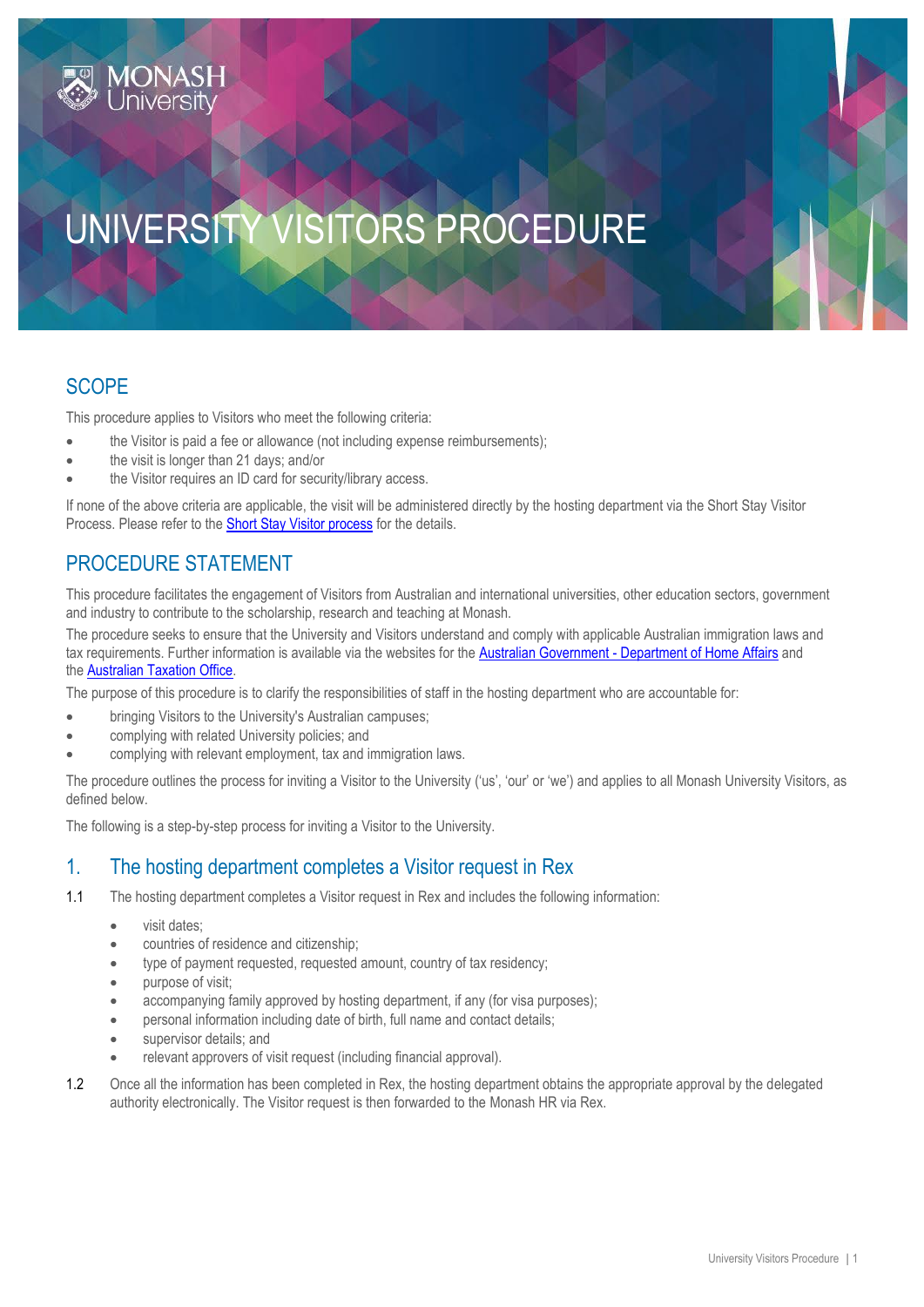#### 2. Monash HR assesses the visit request

- 2.1 Monash HR will review the visit request in Rex and determine the details to be included in the letter of invitation, including, where applicable:
	- the most appropriate visa for the visit;
	- the most appropriate method of payment for the visit; and
	- any other relevant details relating to the visit (for example expense reimbursements, travel/accommodation details).
- 2.2 In confirming the above information, Monash HR may liaise with the hosting department contact (included on the Rex Visitor job request) to understand what has been discussed with the Visitor.
- 2.3 Ensuring that Visitors obtain the correct visas and are paid/reimbursed appropriately is critical to maintaining our compliance with Australia's employment, immigration and tax laws. It is the responsibility of the hosting department to ensure that the instructions given by Monash HR in this regard are carried out fully and correctly.
- 2.4 The hosting department is encouraged to consult the following guidelines on commonly used visas and payment/reimbursement arrangements:
	- **•** Immigration and Visas (including University sponsored visas); and
	- [Payments and Reimbursements for Visitors](https://www.monash.edu/__data/assets/pdf_file/0018/1241613/Payments-And-Reimbursements-for-Visitors-Guideline.pdf) (including taxation implications and compliance).
- 2.5 These guidelines provide general information only, and the hosting department must seek specific advice from Monash HR for each visit.

#### 3. Monash HR issues the letter of invitation and Visitor acceptance

- 3.1 Monas HR will issue the letter of invitation to the Visitor electronically through Rex, and will also provide a copy to the hosting department.
- 3.2 Once the invitation is accepted online, the Visitor must:
	- complete the on-boarding form through Rex; and
	- apply for the visa specified by Monash HR in the letter of invitation (if required).
- 3.3 If the visa is a University-sponsored visa, then the Global Mobility Team will liaise directly with the Visitor to commence the application process. Alternatively, for non-sponsored visas, the Visitor will need to apply for their own visa as outlined in the letter of invitation. Visitors must not apply for a Business Visit or Tourist visa in place of the visa specified in the letter of invitation.
- 3.4 The hosting department will:
	- advise the Visitor not to confirm their travel arrangements until the appropriate visa has been granted;
	- confirm that the Visitor has been granted the most appropriate visa as outlined in the letter of invitation;
	- receive a copy of the visa label from the Visitor's passport or the approval letter/email from the Department of Immigration and Border Protection; and
	- notify the Global Mobility Team if the Visitor has obtained a different visa to that specified in their letter of invitation, in which case, due to potential immigration and tax compliance risks, they may not be able to commence the activities specified in their invitation, whether paid or unpaid.

#### 4. The hosting department completes the Confirmation of Commencement notification through Rex

- 4.1 The hosting department advises Monash HR that the Visitor has arrived by completing the Confirmation of Commencement notification in Rex on the day that the Visitor first arrives on campus. The hosting department should also attach a copy of the passport and visa details to the Rex record.
- 4.2 Monash HR will check the visa details and facilitate the relevant payment process (if required).

#### 5. Payments to Visitors

Taxable fee or fortnightly allowances

- 5.1 Monash HR will facilitate payment of a Visitor's taxable fee or fortnightly allowance through payroll. This process will be triggered upon receipt of the Confirmation of Commencement notification through Rex.
- 5.2 If the Visitor has not obtained an appropriate visa (as stipulated in their letter of invitation) potential immigration and taxation compliance risks may prevent the Visitor from commencing activities for us and prevent us from being able to arrange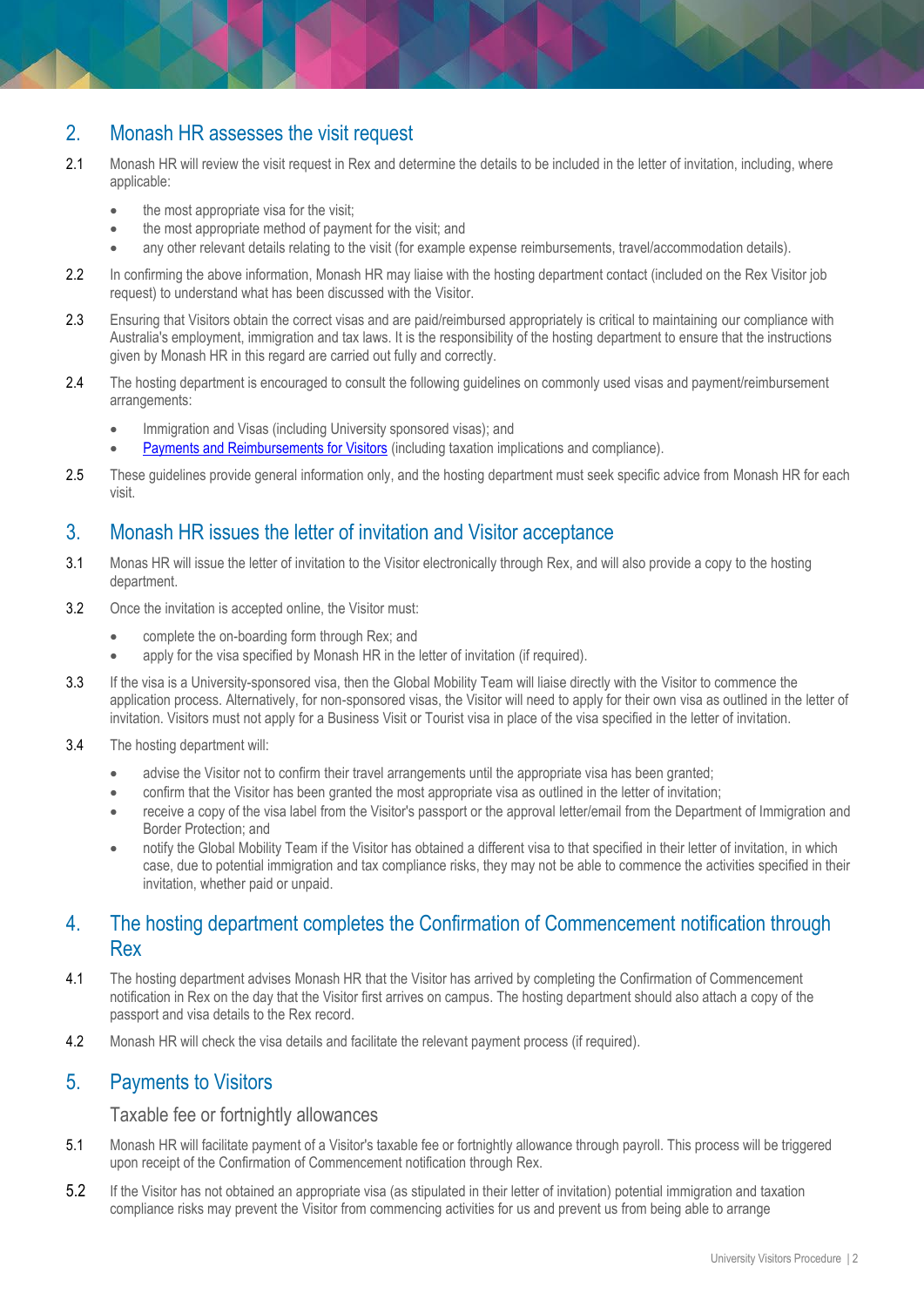payments. [Payments and reimbursements for Visitors](https://www.monash.edu/__data/assets/pdf_file/0018/1241613/Payments-And-Reimbursements-for-Visitors-Guideline.pdf) should only be made to Visitors where this is specified in the signed letter of invitation.

Expense reimbursement and payments made directly by the hosting department

- 5.3 The hosting department is responsible for administering the Visitor's **[expense reimbursements and](https://www.monash.edu/__data/assets/pdf_file/0018/1241613/Payments-And-Reimbursements-for-Visitors-Guideline.pdf) payments** made directly by the hosting department including airfares, accommodation, travel expenses and meal expenses.
- 5.4 Expense reimbursements are made by attaching applicable tax invoices to a claim form signed off by the delegate for the facilitating cost centre and fund.
- 5.5 Payments made directly by the hosting department should be managed via our travel management system, Concur.

#### 6. Additional information - changes to the details of a visit

- 6.1 The hosting department must contact Monash HR to seek advice if there are any significant changes to a planned visit, including but not limited to:
	- the visit needs to be extended or if there is a delay to the commencement;
	- the visit is terminated early or cancelled prior to commencement;
	- a Visitor departs (or intends to depart) Australia during the term of a visit; or
	- the Visitor does not hold, or ceases to hold the visa stipulated in their letter of invitation.

#### 7. Breach of procedure

7.1 We treat any breach of our policies or procedures seriously. We encourage reporting of concerns about non-compliance and manage compliance in accordance with the applicable Enterprise Agreement or contract terms.

| <b>Hosting department</b>                  | The department within Monash that is requesting the visit and accountable for bringing the Visitor to the<br>University.                                                                                                                                                                                                                                                                                                                                                                                                                                                                                                                                                                                                                                                                                                                                                                                                                                                                                                                                                                                                                                                                                                                                                                                                                                                                                                                                                                                                                                                                                                                                                                   |
|--------------------------------------------|--------------------------------------------------------------------------------------------------------------------------------------------------------------------------------------------------------------------------------------------------------------------------------------------------------------------------------------------------------------------------------------------------------------------------------------------------------------------------------------------------------------------------------------------------------------------------------------------------------------------------------------------------------------------------------------------------------------------------------------------------------------------------------------------------------------------------------------------------------------------------------------------------------------------------------------------------------------------------------------------------------------------------------------------------------------------------------------------------------------------------------------------------------------------------------------------------------------------------------------------------------------------------------------------------------------------------------------------------------------------------------------------------------------------------------------------------------------------------------------------------------------------------------------------------------------------------------------------------------------------------------------------------------------------------------------------|
| Monash HR's Global<br><b>Mobility team</b> | The centre of expertise (CoE) within Monash HR that is accountable for the development, maintenance<br>and implementation of best practice procedures concerning the attendance of Visitors at Monash<br>University campuses. This includes ensuring that Monash University complies with all relevant<br>employment, tax and immigration laws.                                                                                                                                                                                                                                                                                                                                                                                                                                                                                                                                                                                                                                                                                                                                                                                                                                                                                                                                                                                                                                                                                                                                                                                                                                                                                                                                            |
| Rex                                        | Recruitment Express, the University's online recruitment system. Rex is used to manage the end-to-end<br>recruitment and appointment process for all Monash staff and Visitors. Rex is also used to manage the<br>on-line application process for other University programs and initiatives.                                                                                                                                                                                                                                                                                                                                                                                                                                                                                                                                                                                                                                                                                                                                                                                                                                                                                                                                                                                                                                                                                                                                                                                                                                                                                                                                                                                               |
| <b>Visitor</b>                             | Generally an individual from another domestic or international institution (including an occupational<br>trainee) who meets the following criteria:<br>is able to enrich the research and teaching culture of a specific faculty;<br>$\bullet$<br>will enhance specialist course offering options in a faculty's teaching programs (at both<br>$\bullet$<br>undergraduate and postgraduate levels);<br>is a leading authority in a specific field relevant to a faculty's teaching, learning, research and/or<br>community service programs; and/or<br>will enrich the research culture of a faculty through interaction and collaboration with the<br>University's staff and students.<br>The following categories of individuals are excluded from the Visitor definition for the purpose of this<br>procedure:<br>individuals invited to attend workshops, seminars or conferences that are organised by or with<br>participation by Monash, but held at venues other than Monash campuses within Australia, where<br>there is no payment / reimbursement made by Monash. These individuals must arrange their visit<br>independently of the University;<br>individuals invited to attend interviews or meetings at Monash for the purpose of applying for or<br>$\bullet$<br>being considered for employment by Monash.<br>individuals performing work who will receive payment for work other than as a lump sum fee for<br>achievement as per the definition of a Visitor. Individuals in this situation may be engaged as<br>contractors or staff of the University under the standard University procedures; and/or<br>any individual who is visiting Australia on a Tourist visa. |

# **DEFINITIONS**